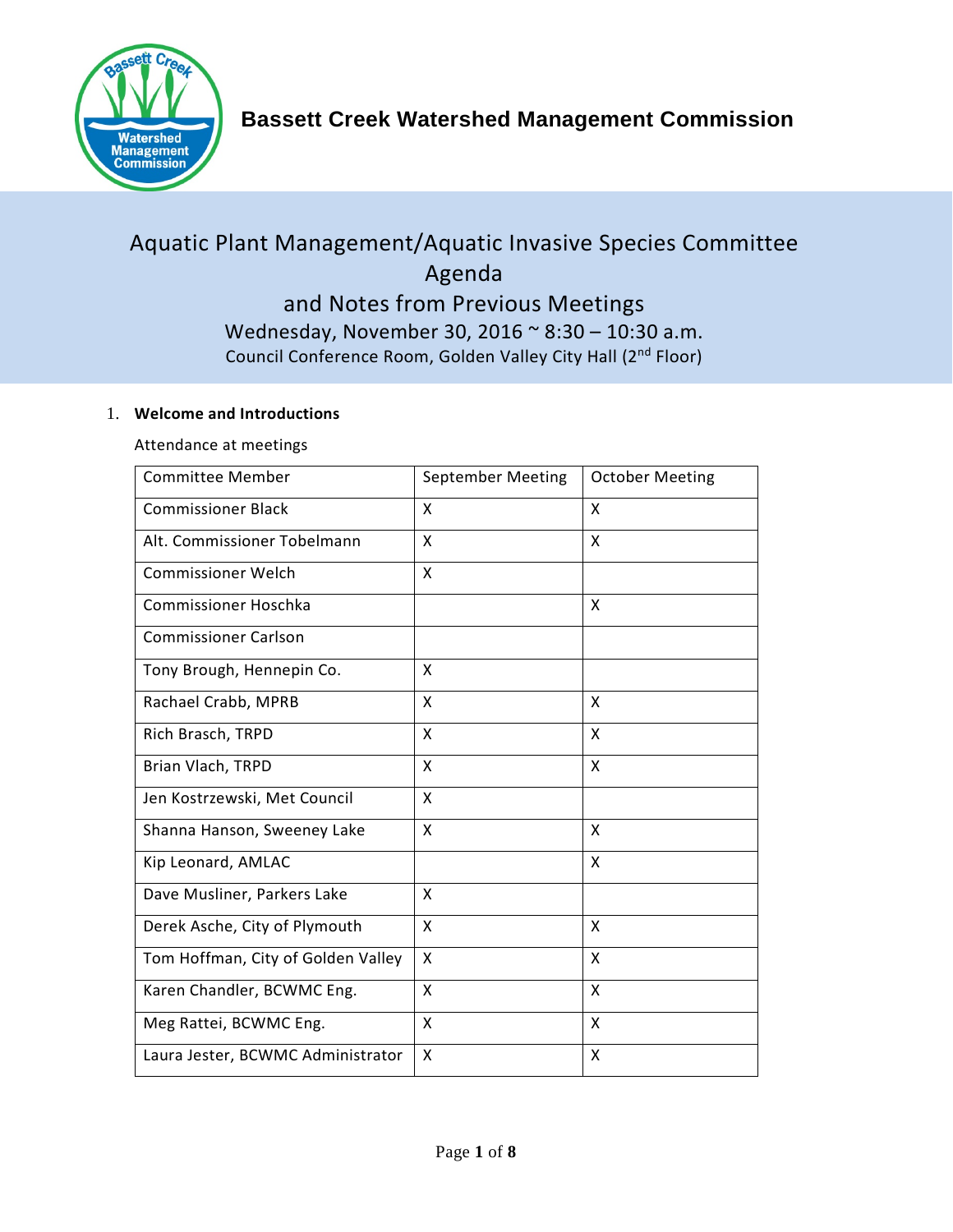## 2. **Review Objectives of BCWMC Role in APM/AIS from September Meeting (Answering the "WHY?")**

At the September 27<sup>th</sup> meeting, the committee discussed and completed the following table to indicate PRIMARY objectives for the BCWMC's possible future role in APM/AIS. The committee discussed the fact that improving water quality and aquatic habitat, and reducing flooding were the main objectives of the Commission's work and should be the primary objectives in dealing with APM/AIS - hence the "X" in these categories.

|                                                   | <b>Commission Should</b> | <b>Commission Should</b> |
|---------------------------------------------------|--------------------------|--------------------------|
| <b>PRIMARY OBJECTIVE</b>                          | <b>Be Involved</b>       | <b>NOT Be Involved</b>   |
| Activities that improve water quality             |                          |                          |
|                                                   | X                        |                          |
| Activities that improve habitat and the           |                          |                          |
| overall ecology of the waterbody                  | X                        |                          |
|                                                   |                          |                          |
| Activities that improve recreation                |                          | Partnering only;         |
|                                                   |                          | not primary obj.         |
| Activities that improve aesthetics                |                          |                          |
|                                                   |                          | X                        |
| Activities that improve or protect human          |                          | Partnering only;         |
| health and safety                                 |                          | not primary obj.         |
|                                                   |                          |                          |
| <b>Protect function/capacity of Flood Control</b> | X (Likely a              |                          |
| Project                                           | maintenance              |                          |
|                                                   | activity by cities)      |                          |

The committee noted that "recreation" is a broad term that means different things to different people and that improving water quality, in turn improves recreation. There was consensus that effects on recreation would be taken into consideration for any Commission project or program and the Commission could partner with others on recreation-based projects. However, there was consensus that projects which have the primary objective of improved recreation would not be led by the Commission.

It was noted that improved aesthetics may be an outcome of some Commission projects but that they wouldn't be considered an objective of a Commission project and it was noted the Commission doesn't have the statutory authority to focus on aesthetics.

Improving or protecting human health and safety was added as a possible objective due to blue green algae blooms and dense aquatic plants tangling swimmers. Again, there was consensus that the Commission wouldn't lead a project with a primary objective to improve or protect human health and safety, but may partner with others.

Finally, it was noted that dense vegetation may decrease the functionality of flood control structures. Since the Commission is charged with maintaining its Flood Control Project structures, this was added as a possible reason to take the lead on an APM project. (Although it was also noted that vegetation management is typically a city responsibility.)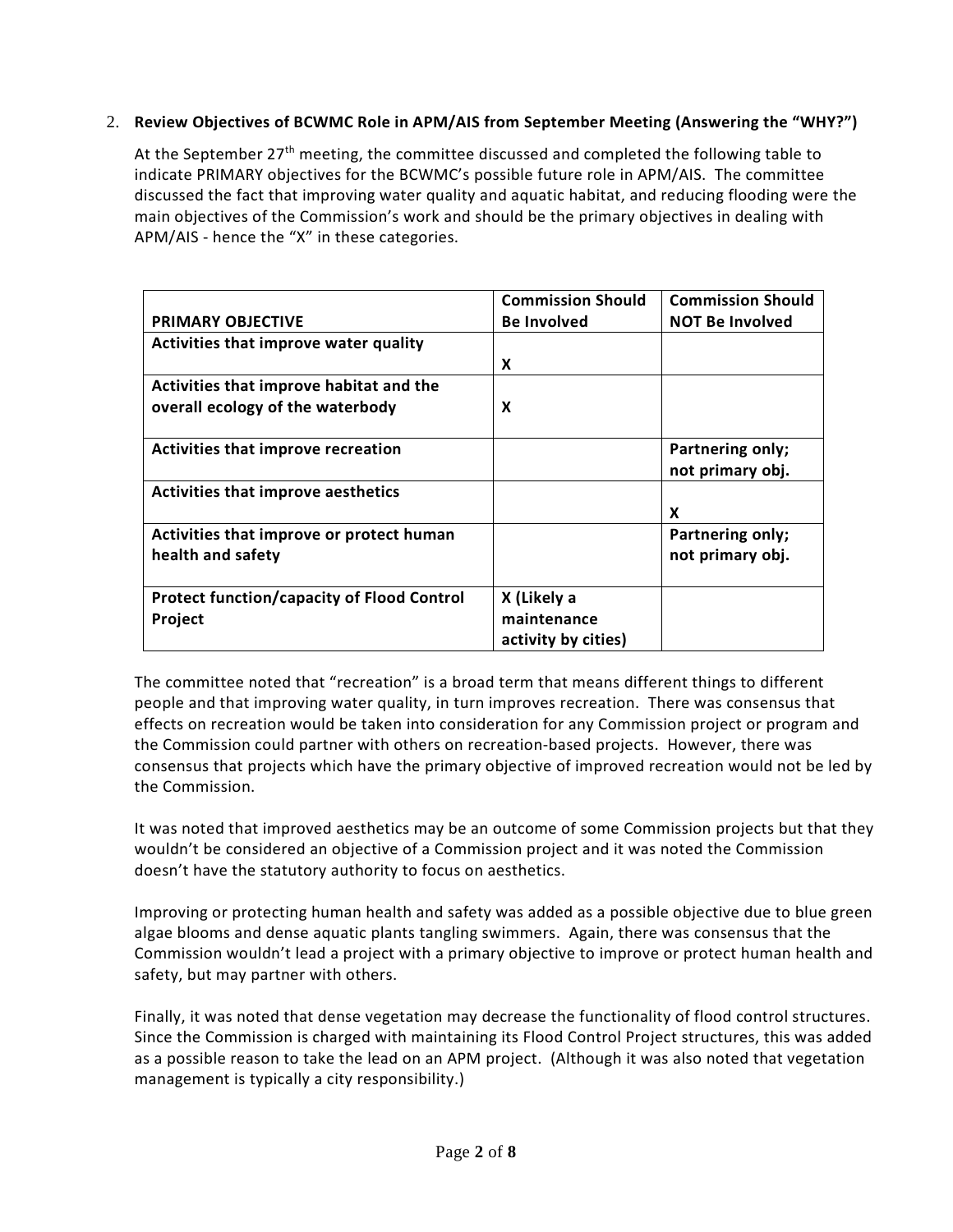The committee then reviewed a map and description of the different classifications of waterbodies in the watershed (to help consider the "WHERE"):

- A. Priority 1 Lakes- "MDNR Public Waters" Lakes, greater than 10 acres, with public access or adjacent to public land
- B. Priority 2 Lakes "MDNR Public Waters" Lakes, greater than 10 acres, without public access or adjacent to public land
- C. Priority 1 Streams "MDNR Public Waters" Watercourses
- D. MDNR Public Waters, no BCWMC priority
- E. Non-MDNR Public Waters, no BCWMC priority

The committee also reviewed the locations of different AIS already within the watershed and in nearby waterbodies (to help consider the "WHAT"):

Species already known in BCWMC:

- A. Curly-leaf Pondweed in lakes Crane, Lost, Medicine, Northwood, Parkers, Sweeney, Twin, Westwood, Wirth; and Main Stem Bassett Creek at Irving Avenue
- B. Eurasian Watermilfoil in Medicine Lake, Parkers Lake, Wirth Lake
- C. Yellow Iris in Sweeney Lake
- D. Chinese Mystery Snail in several ponds in Golden Valley
- E. Carp in Sweeny Lake, Twin Lake, Medicine Lake and likely several other lakes and streams
- F. Purple loosestrife : ubiquitous
- G. Hybrid cattails: ubiquitous

Species in nearby waterbodies: Zebra mussels, Flowering rush, Starry stonewort

#### 3. **Continue to Discuss Possible Commission Roles per Activity (Answering the "HOW?")**

At the September and October meetings the committee discussed and began completing the table on the following pages to indicate how the Commission **should** be involved with various activities.

The committee can and should concentrate on where gaps exist and determine if the BCWMC should fill those gaps.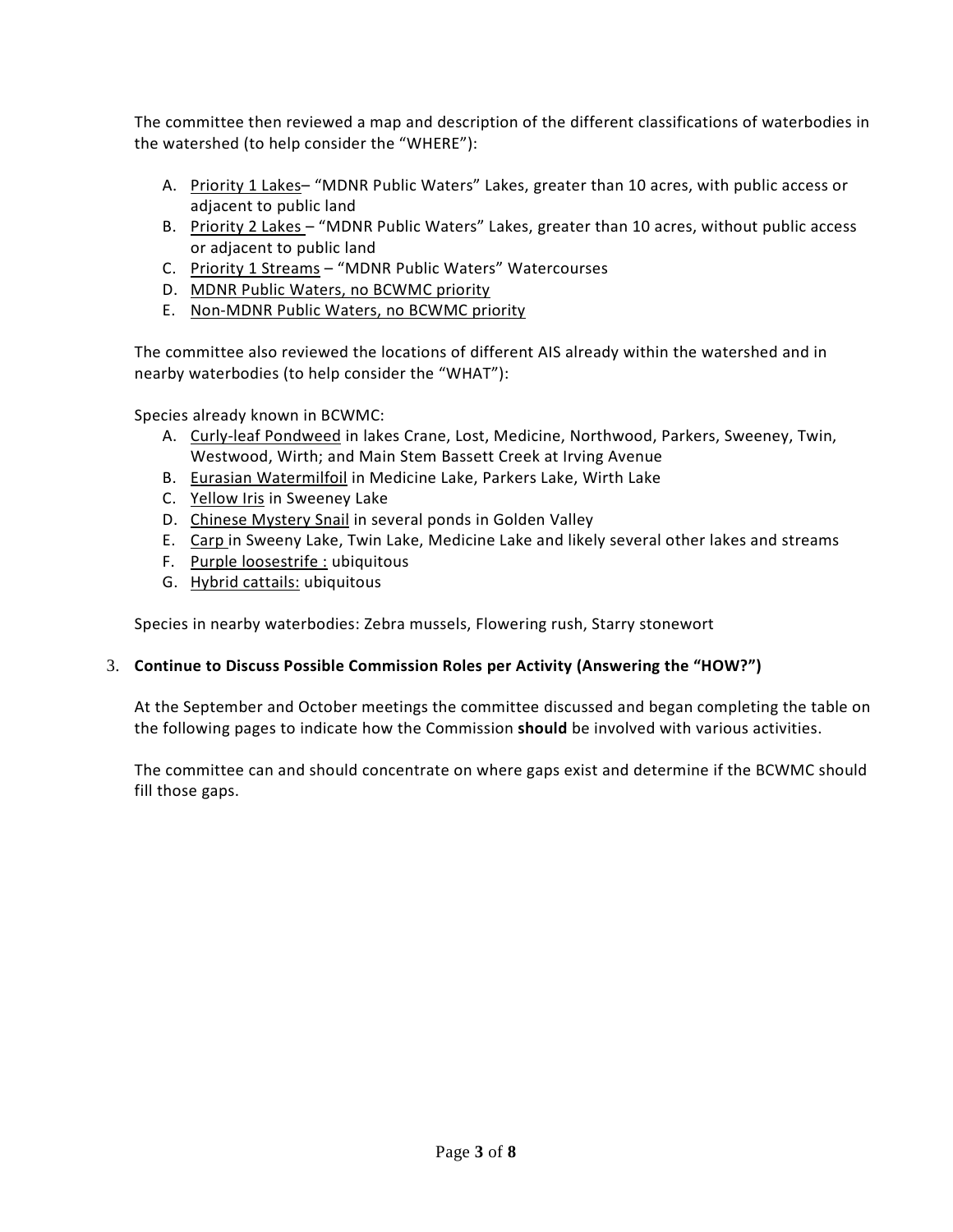|                   |                                                               |                                                                                                                                                                                                                                                                                                                    | <b>Commission Role</b>                                                                                                                         |                                                                                      |                                 |                |
|-------------------|---------------------------------------------------------------|--------------------------------------------------------------------------------------------------------------------------------------------------------------------------------------------------------------------------------------------------------------------------------------------------------------------|------------------------------------------------------------------------------------------------------------------------------------------------|--------------------------------------------------------------------------------------|---------------------------------|----------------|
|                   | <b>Activity</b>                                               | <b>Current Activity by</b><br><b>Others</b>                                                                                                                                                                                                                                                                        | <b>Take Lead</b>                                                                                                                               | Cooperate w/ Others                                                                  | Only<br>Provide<br><b>Funds</b> | <b>No Role</b> |
|                   | Early detection training (including<br>volunteer recruitment) | MDNR and Hennepin<br>Co. training programs                                                                                                                                                                                                                                                                         |                                                                                                                                                | X - BCWMC could help<br>recruit volunteers for<br>training                           |                                 |                |
| Early Detection   | Early detection monitoring                                    | TRPD does ED<br>monitoring on Medicine<br>Lk. for zebra mussels<br>(could use help in<br>expanding program)<br>MPRB does ED<br>monitoring on Wirth<br>Lake<br>Henn. Co. has grant \$ to<br>expand ED monitoring.<br>BCWMC surveys aq.<br>plants every 3 yrs.<br>TRPD performs aq. plant<br>surveys on Medicine Lk. | X - BCWMC could<br>perform ED monitoring<br>$w/$ Co. grant funds -<br>including zebra mussel<br>detection and<br>expanded aq. plant<br>surveys | X - BCWMC could<br>cooperate with TRPD and<br>Lake Assoc. to expand ED<br>monitoring |                                 |                |
| Response<br>Rapid | Develop rapid response plan of<br>action                      | Hennepin Co. has grant<br>funding for developing<br>rapid response plan.<br>MPRB has Zebra Mussel<br>Action Plan (Wirth Lk)                                                                                                                                                                                        | X - BCWMC should<br>develop rapid response<br>plan of action                                                                                   |                                                                                      |                                 |                |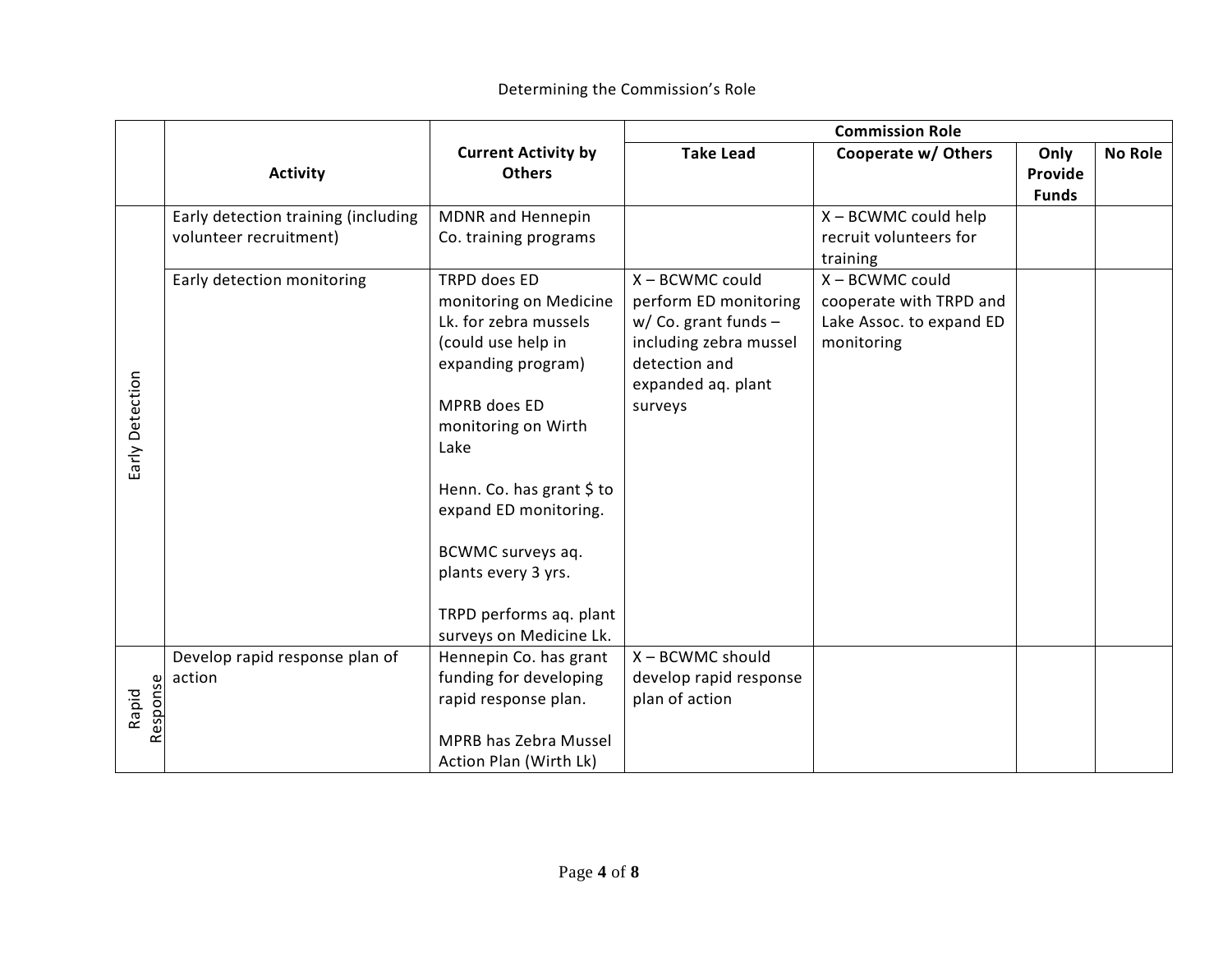|         |                                                          |                                                                                                                                   | <b>Commission Role</b>                                                                                                                                                      |                                                                                                                                                                                  |                                 |                |
|---------|----------------------------------------------------------|-----------------------------------------------------------------------------------------------------------------------------------|-----------------------------------------------------------------------------------------------------------------------------------------------------------------------------|----------------------------------------------------------------------------------------------------------------------------------------------------------------------------------|---------------------------------|----------------|
|         | <b>Activity</b>                                          | <b>Current Activity by</b><br><b>Others</b>                                                                                       | <b>Take Lead</b>                                                                                                                                                            | Cooperate w/ Others                                                                                                                                                              | Only<br>Provide<br><b>Funds</b> | <b>No Role</b> |
|         | Rapidly responding to new<br>infestation                 | MDNR works with locals<br>to implement rapid<br>response.                                                                         | $X - BCWMC$ could take<br>lead to hire<br>contractors, provide<br>technical expertise,<br>and lead effort with<br>funding & partners                                        | X - Will take cooperation<br>from others to<br>implement plan of<br>action, if needed                                                                                            |                                 |                |
|         | Pathways analysis/vulnerability<br>assessment            | Henn Co. analyzed AIS<br>risk from pet stores &<br>nurseries<br>Henn Co. has grant<br>funding for developing<br>pathways analysis | $X - With$ grants,<br><b>BCWMC could perform</b><br>all three activities<br>much like a watershed-<br>wide TMDL for water<br>quality. It was noted<br>that additional water | $X$ – Partnering with<br>others would be<br>important component of<br>these activities including<br>gathering data collected<br>by others, and/or using<br>templates of existing |                                 |                |
|         | Inventory (species, current<br>management activities)    | (See early detection<br>monitoring) TRPD,<br>MPRB, BCWMC perform<br>aq. plant surveys                                             | quality data may be<br>needed to help predict<br>suitability for invasion<br>by particular species.                                                                         | prevention plans or<br>management plans.                                                                                                                                         |                                 |                |
| Studies | Plan development (prevention<br>plan or management plan) | MPRB has Zebra Mussel<br>Action Plan (applies to<br>Wirth Lk)                                                                     |                                                                                                                                                                             |                                                                                                                                                                                  |                                 |                |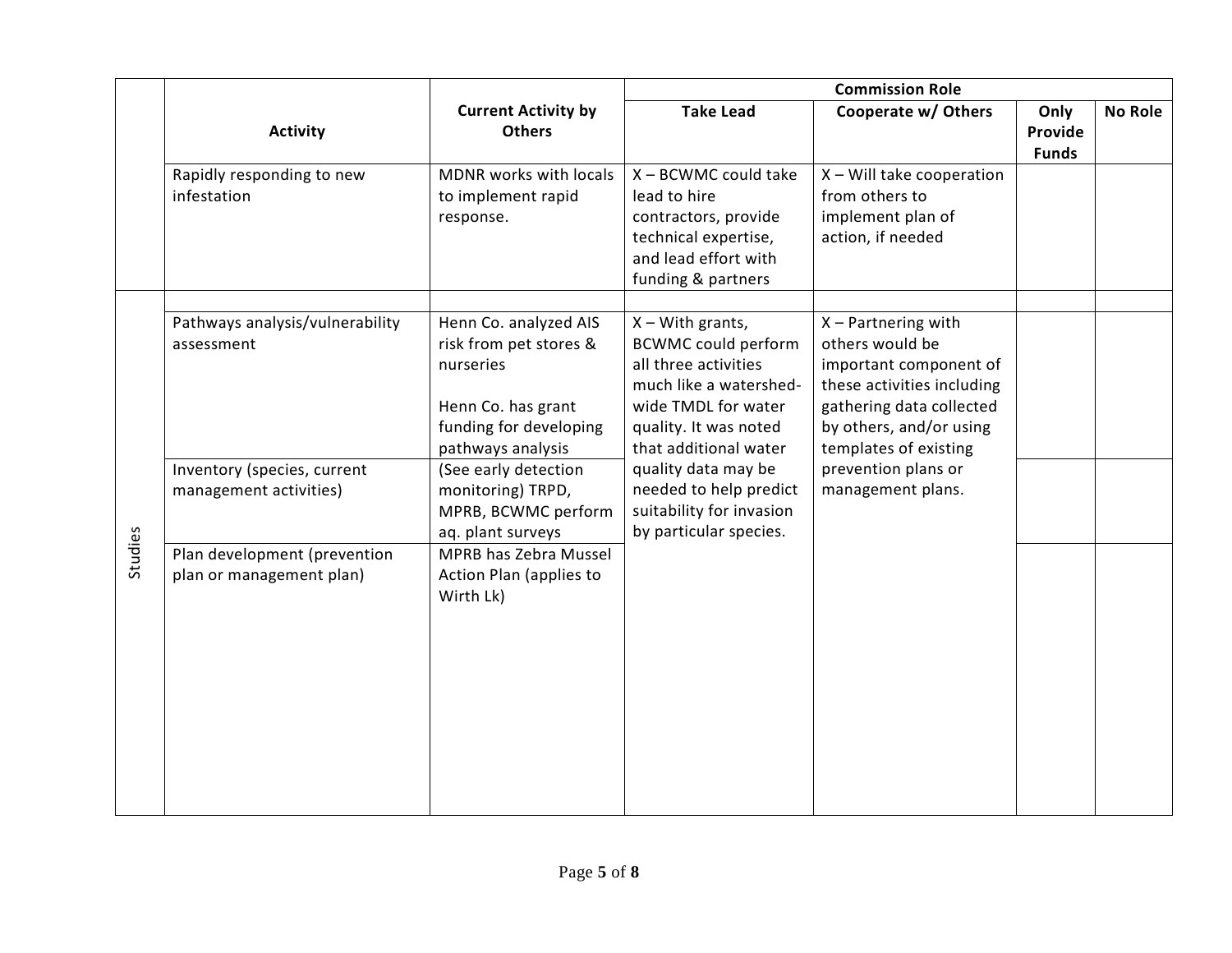|            |                                   |                            | <b>Commission Role</b>                        |                                    |              |                |
|------------|-----------------------------------|----------------------------|-----------------------------------------------|------------------------------------|--------------|----------------|
|            |                                   | <b>Current Activity by</b> | <b>Take Lead</b>                              | Cooperate w/ Others                | Only         | <b>No Role</b> |
|            | <b>Activity</b>                   | <b>Others</b>              |                                               |                                    | Provide      |                |
|            |                                   |                            |                                               |                                    | <b>Funds</b> |                |
|            | Boat launch/access management     | TRPD performs              |                                               | X-Additional funding               |              |                |
|            | (inspections, washing stations,   | inspections at Medicine    |                                               | likely needed soon                 |              |                |
|            | compost bins, closures)           | Lk. launches               |                                               | (County/State funding              |              |                |
|            |                                   |                            |                                               | may decrease or phase              |              |                |
|            |                                   | MPRB closed Wirth Lk.      |                                               | out); private accesses             |              |                |
|            |                                   | launch                     |                                               | and lakeshore owners               |              |                |
|            |                                   |                            |                                               | are missing link (inc.             |              |                |
|            |                                   |                            |                                               | buying used docks from             |              |                |
|            |                                   |                            |                                               | infested waters); lake             |              |                |
|            |                                   |                            |                                               | associations are best              |              |                |
|            |                                   |                            |                                               | partner. Decided                   |              |                |
|            |                                   |                            |                                               | <b>BCWMC role would be</b>         |              |                |
|            |                                   |                            |                                               | case-by-case basis to be           |              |                |
|            |                                   |                            |                                               | informed by pathways               |              |                |
|            |                                   |                            |                                               | analysis. Also agreed it           |              |                |
|            |                                   |                            |                                               | makes sense that launch            |              |                |
|            |                                   |                            |                                               | owners should be                   |              |                |
| Prevention |                                   |                            |                                               | ultimately responsible             |              |                |
|            |                                   |                            |                                               | for inspections.                   |              |                |
|            | Education (signage, articles,     | TRPD, lake associations,   | X - BCWMC could tailor                        | X - Would be inherently            |              |                |
|            | literature, etc.)                 | MPRB - each provide        | existing content to be                        | cooperative activity due           |              |                |
|            |                                   | some AIS education         | lake specific and/or                          | to much existing                   |              |                |
|            |                                   |                            | hold annual "state of                         | educational content and            |              |                |
|            |                                   |                            | the lake" event to                            | variety of educational<br>outlets. |              |                |
|            |                                   |                            | provide more active                           |                                    |              |                |
|            |                                   |                            | engagement. Agreed                            |                                    |              |                |
|            |                                   |                            | pathways study could<br>help refine education |                                    |              |                |
|            |                                   |                            | needs and identify                            |                                    |              |                |
|            |                                   |                            | jurisdictions and roles.                      |                                    |              |                |
|            | Advocating for/assist with policy | MPRB policy: all           |                                               | X - Policy advocacy                |              |                |
|            | changes (Legislative, ordinances, | contractors, partners,     |                                               | should be across multiple          |              |                |
|            |                                   |                            |                                               | watersheds. BCWMC                  |              |                |
|            | rules)                            |                            |                                               |                                    |              |                |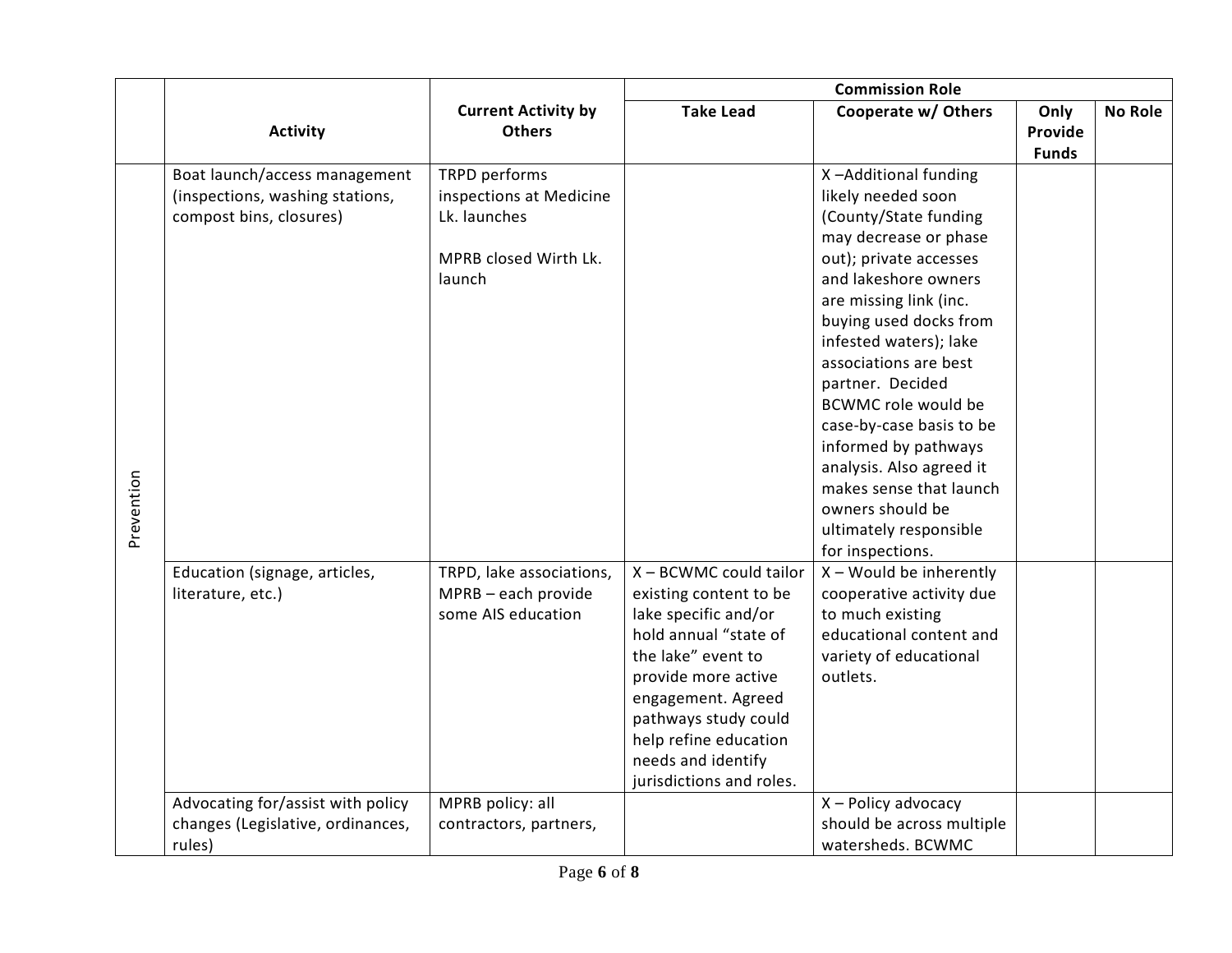|            |                                                                                     |                                                                                                                                                | <b>Commission Role</b>                                                                                                                                                                                                                                                                                                                                                      |                                                                                                                                                                                                                                                                                                                                                                                                                                            |                                 |                |
|------------|-------------------------------------------------------------------------------------|------------------------------------------------------------------------------------------------------------------------------------------------|-----------------------------------------------------------------------------------------------------------------------------------------------------------------------------------------------------------------------------------------------------------------------------------------------------------------------------------------------------------------------------|--------------------------------------------------------------------------------------------------------------------------------------------------------------------------------------------------------------------------------------------------------------------------------------------------------------------------------------------------------------------------------------------------------------------------------------------|---------------------------------|----------------|
|            | <b>Activity</b>                                                                     | <b>Current Activity by</b><br><b>Others</b>                                                                                                    | <b>Take Lead</b>                                                                                                                                                                                                                                                                                                                                                            | Cooperate w/ Others                                                                                                                                                                                                                                                                                                                                                                                                                        | Only<br>Provide<br><b>Funds</b> | <b>No Role</b> |
|            |                                                                                     | staff must have AIS<br>identification training                                                                                                 |                                                                                                                                                                                                                                                                                                                                                                             | could help draft<br>ordinances for cities,<br>identifying need through<br>pathways study                                                                                                                                                                                                                                                                                                                                                   |                                 |                |
| Management | Monitoring current infestations                                                     | TRPD, BCWMC, MPRB<br>through regular aq.<br>plant surveys                                                                                      | X - Lack of fish surveys<br>is a gap. BCWMC could<br>survey fish in same<br>years as water<br>monitoring. Fish<br>community data good<br>for AIS and WQ<br>analysis, TMDLs, etc.<br>Need to determine<br>goal of fish survey -<br>presence vs. absence,<br>characterizing whole<br>fish population, and/or<br>determining ecological<br>threshold for fish<br>impacts on WQ | $X - Need$ to gather<br>observations of others<br>(residents, field workers)                                                                                                                                                                                                                                                                                                                                                               |                                 |                |
|            | Spot treatments (herbicide or<br>mechanical or hand pulling)                        | TRPD, MPRB use spot<br>treatments at access<br>points, fishing piers,<br>and beaches. (Plymouth<br>previously treated CLP<br>in Medicine Lake) |                                                                                                                                                                                                                                                                                                                                                                             | Began discussing the possible role of conducting spot treatments of<br>curly-leaf pondweed (CLP) and debated whether or not the goal of<br>treatments was to improve water quality or improve recreation. At the<br>November meeting DNR staff will present information on the evolving<br>science behind CLP treatments and outcomes. TRPD and Plymouth staff<br>will present information on CLP treatments and results in Medicine Lake. |                                 |                |
|            | Whole lake treatments (including<br>engaging MDNR on current<br>treatment policies) | $TRPD = whole$ lake<br>treatment for CLP,<br>Medicine Lk (2004-<br>2006)                                                                       |                                                                                                                                                                                                                                                                                                                                                                             |                                                                                                                                                                                                                                                                                                                                                                                                                                            |                                 |                |